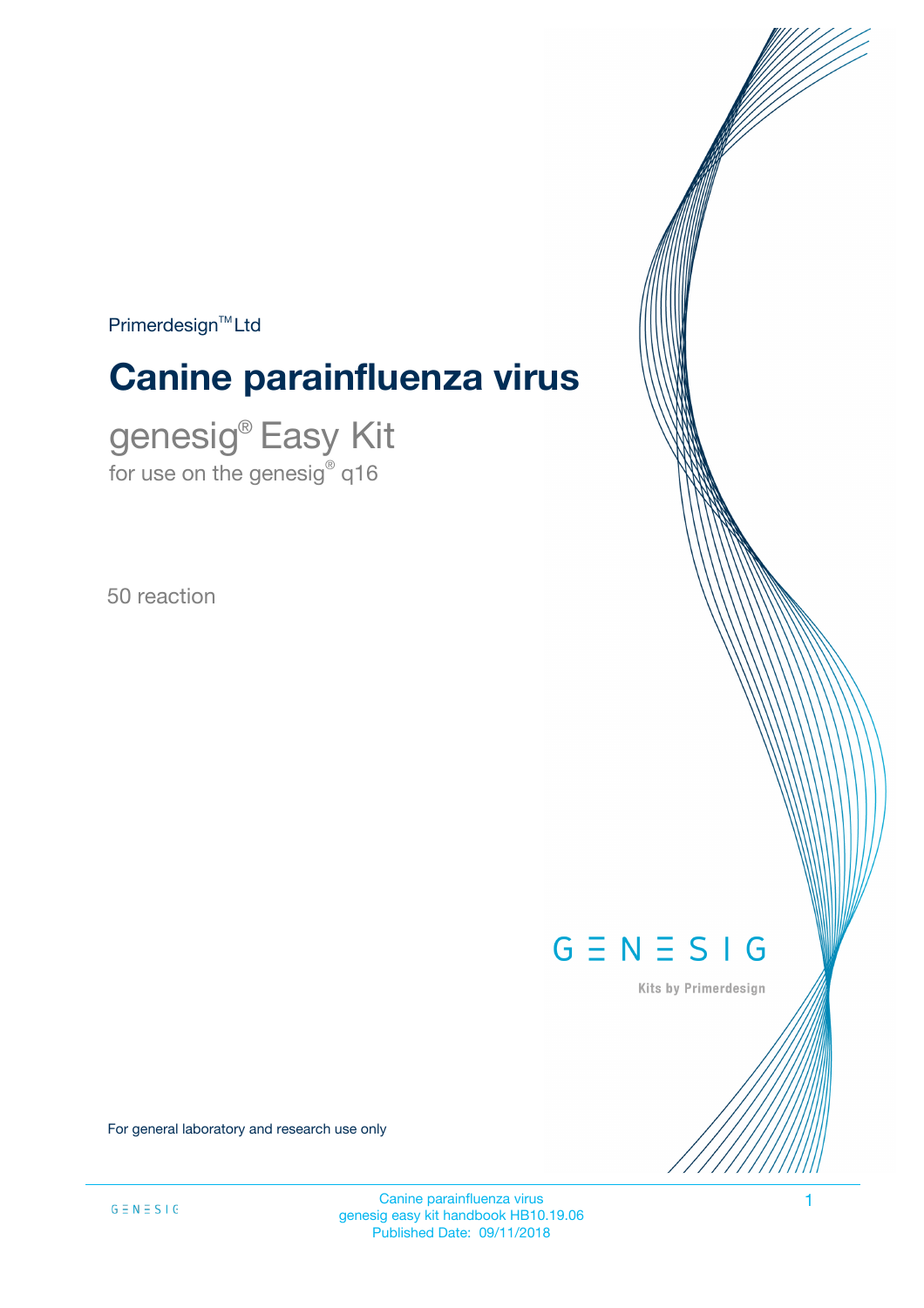# genesig® Easy: at a glance guide

#### **For each RNA test**

| Component                | <b>Volume</b>  | Lab-in-a-box pipette |  |
|--------------------------|----------------|----------------------|--|
| CPIV primer/probe mix    | 5 <sub>µ</sub> |                      |  |
| Your RNA sample          | 5 <sub>µ</sub> |                      |  |
| oasig OneStep Master Mix | 10 µl          |                      |  |

#### **For each positive control**

| Component                 | Volume         | Lab-in-a-box pipette |  |
|---------------------------|----------------|----------------------|--|
| CPIV primer/probe mix     | 5 <sub>µ</sub> |                      |  |
| Positive control template | 5 <sub>µ</sub> |                      |  |
| oasig OneStep Master Mix  | 10 µl          |                      |  |

#### **For each negative control**

| Component                | Volume         | Lab-in-a-box pipette |   |
|--------------------------|----------------|----------------------|---|
| CPIV primer/probe mix    | 5 <sub>µ</sub> |                      |   |
| Water                    | 5 <sub>µ</sub> |                      | - |
| oasig OneStep Master Mix | 10 µl          |                      |   |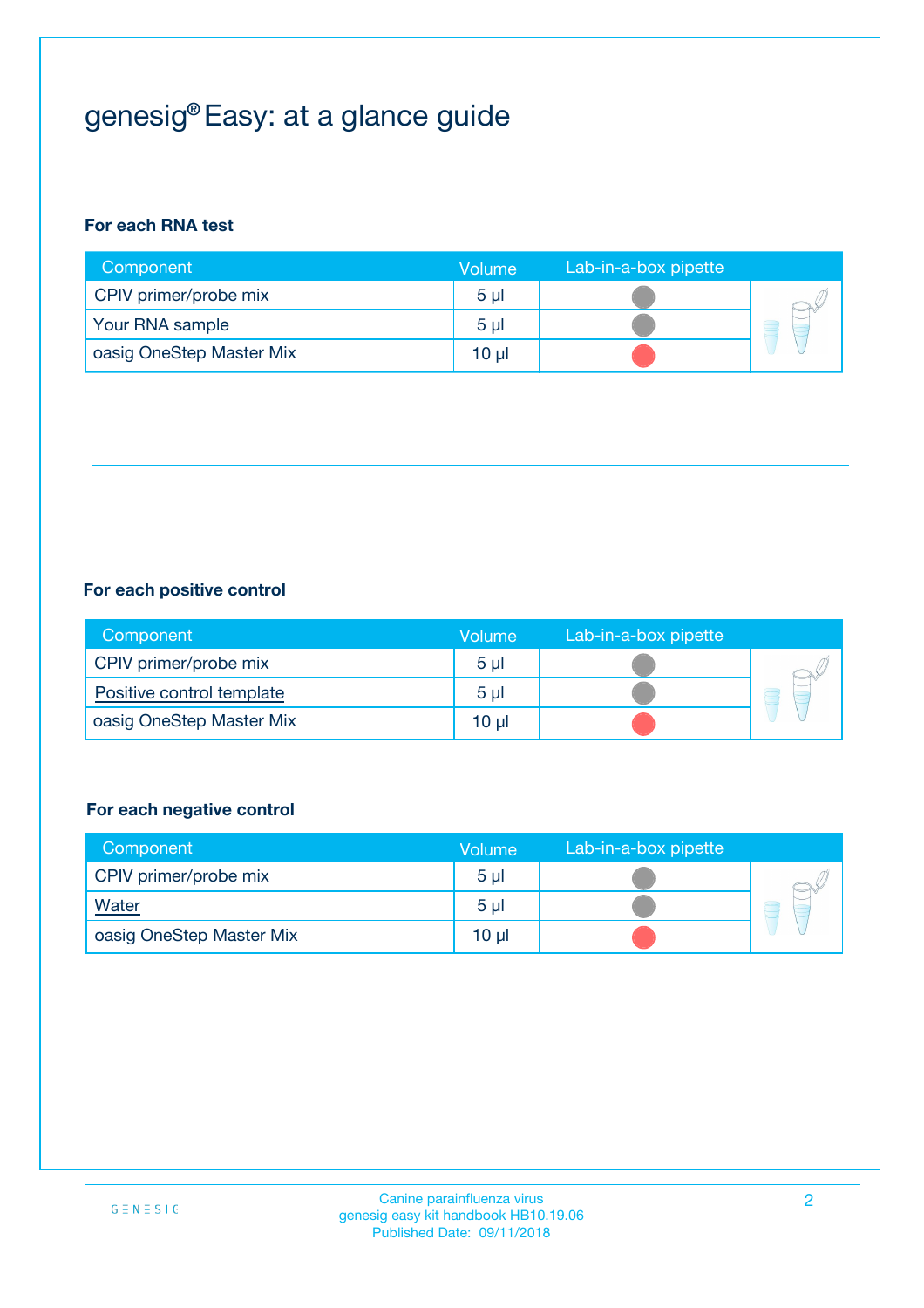## Kit Contents



## Reagents and equipment to be supplied by the user

#### **genesig® q16 instrument**

#### **genesig® Easy Extraction Kit**

This kit is designed to work well with all processes that yield high quality RNA and DNA but the genesig Easy extraction method is recommended for ease of use.

#### **genesig® Lab-In-A-Box**

The genesig Lab-In-A-Box contains all of the pipettes, tips and racks that you will need to use a genesig Easy kit. Alternatively if you already have these components and equipment these can be used instead.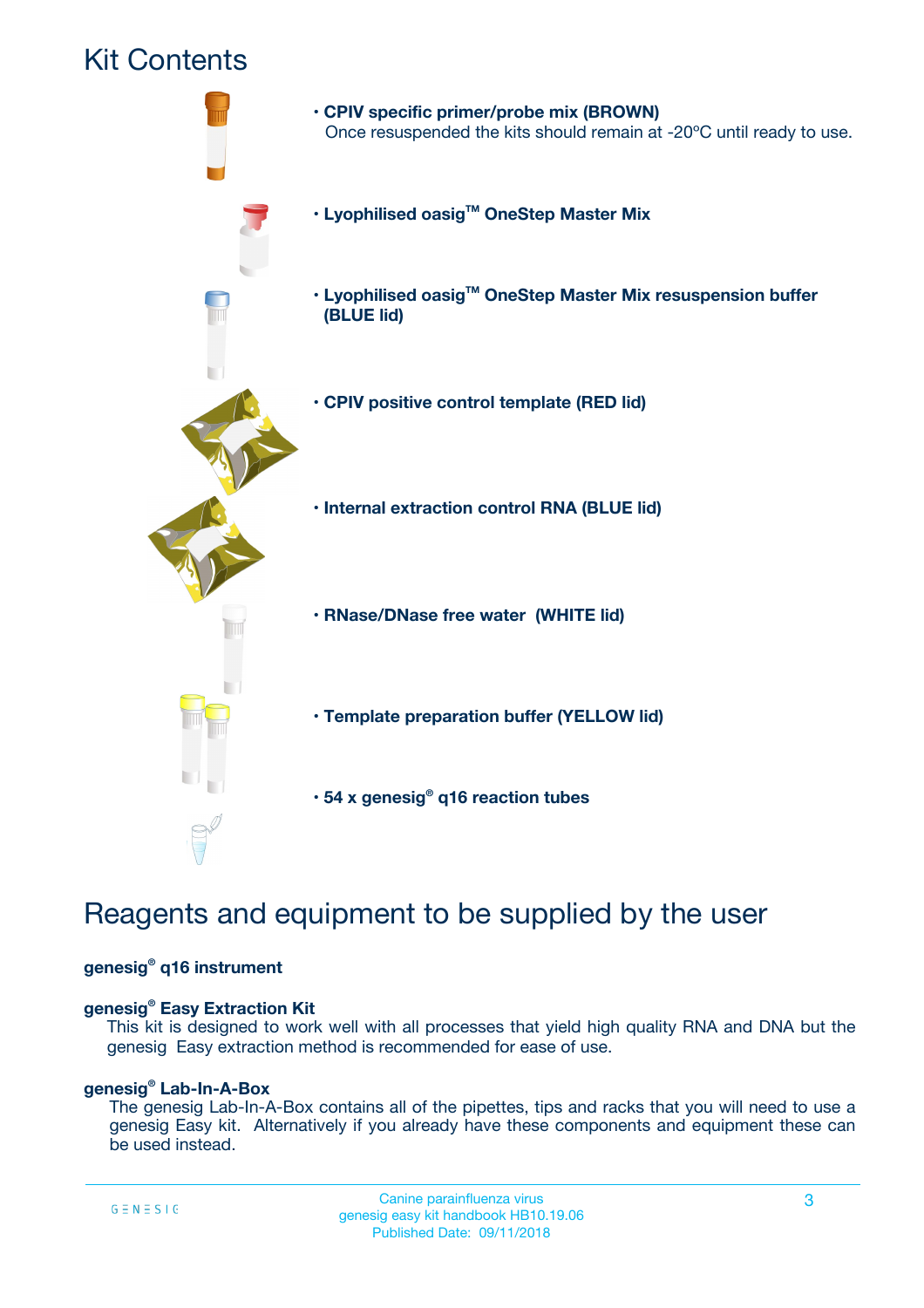## Step-by-step guide

### 1. Resuspend the test components



Use the blue pipette to transfer 500µ**l\*** of the oasig OneStep Master Mix resuspension buffer into the tube of lyophilised oasig OneStep Master Mix and mix well by gently swirling.

**\***Transfering 525µl of the oasig OneStep Master Mix resuspension buffer to your oasig OneStep Master Mix (instead of the 500µl recommended above) will enable you to take full advantage of the 50 reactions by accounting for volume losses during pipetting. In order to do so with the genesig Easy fixed volume pipettes use 1x blue, 2x red and 1x grey pipettes to make the total volume. Please be assured that this will not adversely affect the efficiency of the test.



Then use the blue pipette to transfer 500µl of water into the brown tube labelled CPIV primers/probe. Cap and shake tube to mix. A thorough shake is essential to ensure that all components are resuspended. **Failure to mix well can produce poor kit performance.**

These components are now ready to use.

Store them in the freezer from hereon.

#### Top tip

- Ensure that the primer/probe mix is mixed thoroughly before each use by shaking.
- Once resuspended do not expose genesig Easy kit to temperatures above -20°C for longer than 30 minutes at a time.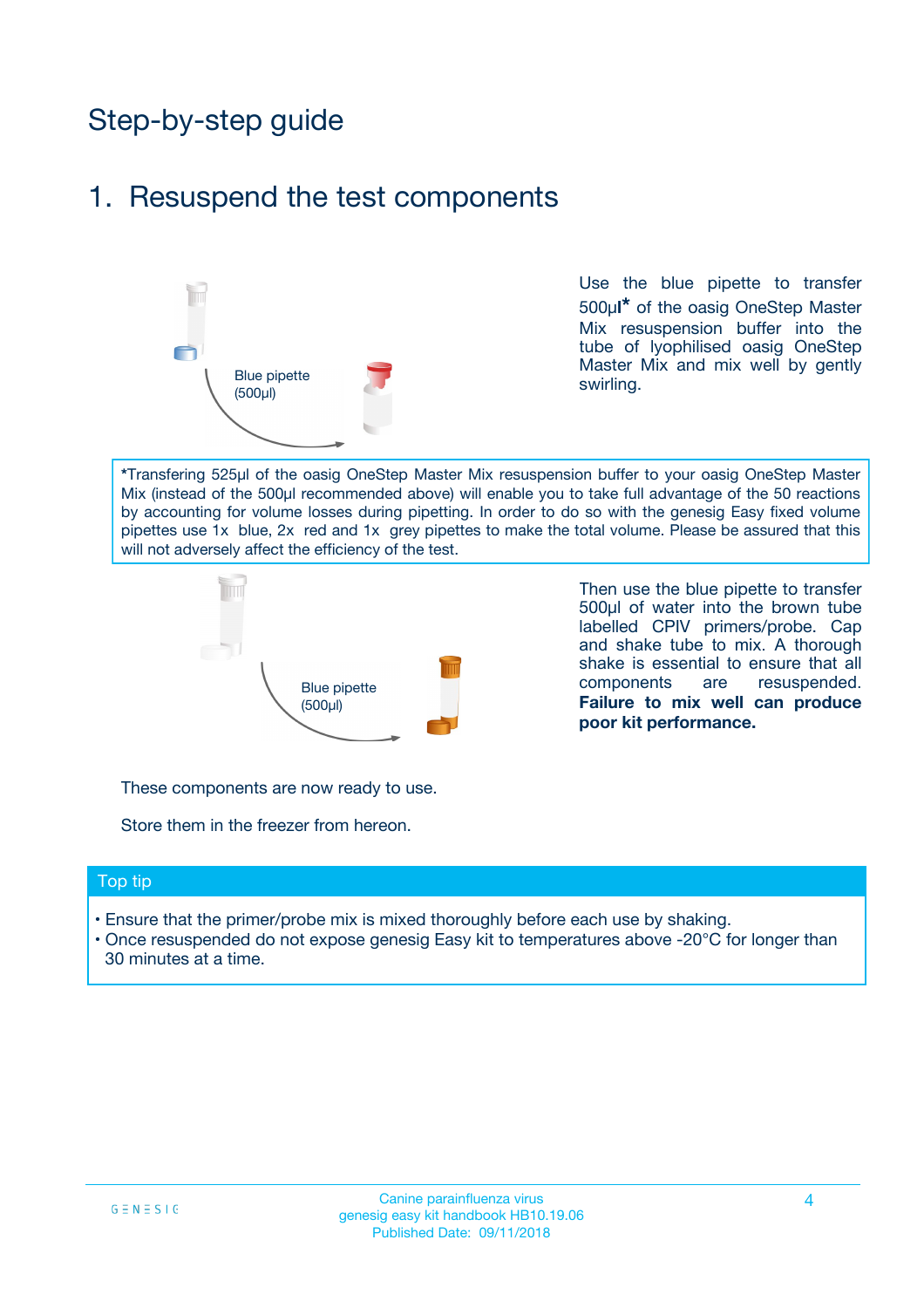## 2. Internal extraction control



Use the blue pipette to transfer 1000µl (2 x 500µl) of template preparation buffer into the Internal Extraction Control RNA tube. Cap and shake tube to mix.

Your kit contains Internal Extraction Control RNA. This is added to your biological sample at the beginning of the RNA extraction process. It is extracted along with the RNA from your target of interest. The q16 will detect the presence of this Internal Extraction Control RNA at the same time as your target. This is the ideal way to show that your RNA extraction process has been successful.

#### **If you are using an alternative extraction kit:**

Use the red pipette to transfer 10µl of Internal Extraction Control RNA to your sample **after** the lysis buffer has been added then follow the rest of the extraction protocol.

#### **If using samples that have already been extracted:**

Use the grey pipette to transfer 5µl of Internal Extraction Control RNA to your extracted sample.

### 3. Add primer/probe mix to all reaction tubes





For every reaction to be run, use the grey pipette to add 5µl of your CPIV primers/probe mix to every tube.

#### Top tip

- Always pipette the primer/probe mix directly into the bottom of the tube.
- You can label the tube lids to aid your reaction setup but avoid labelling tube sides.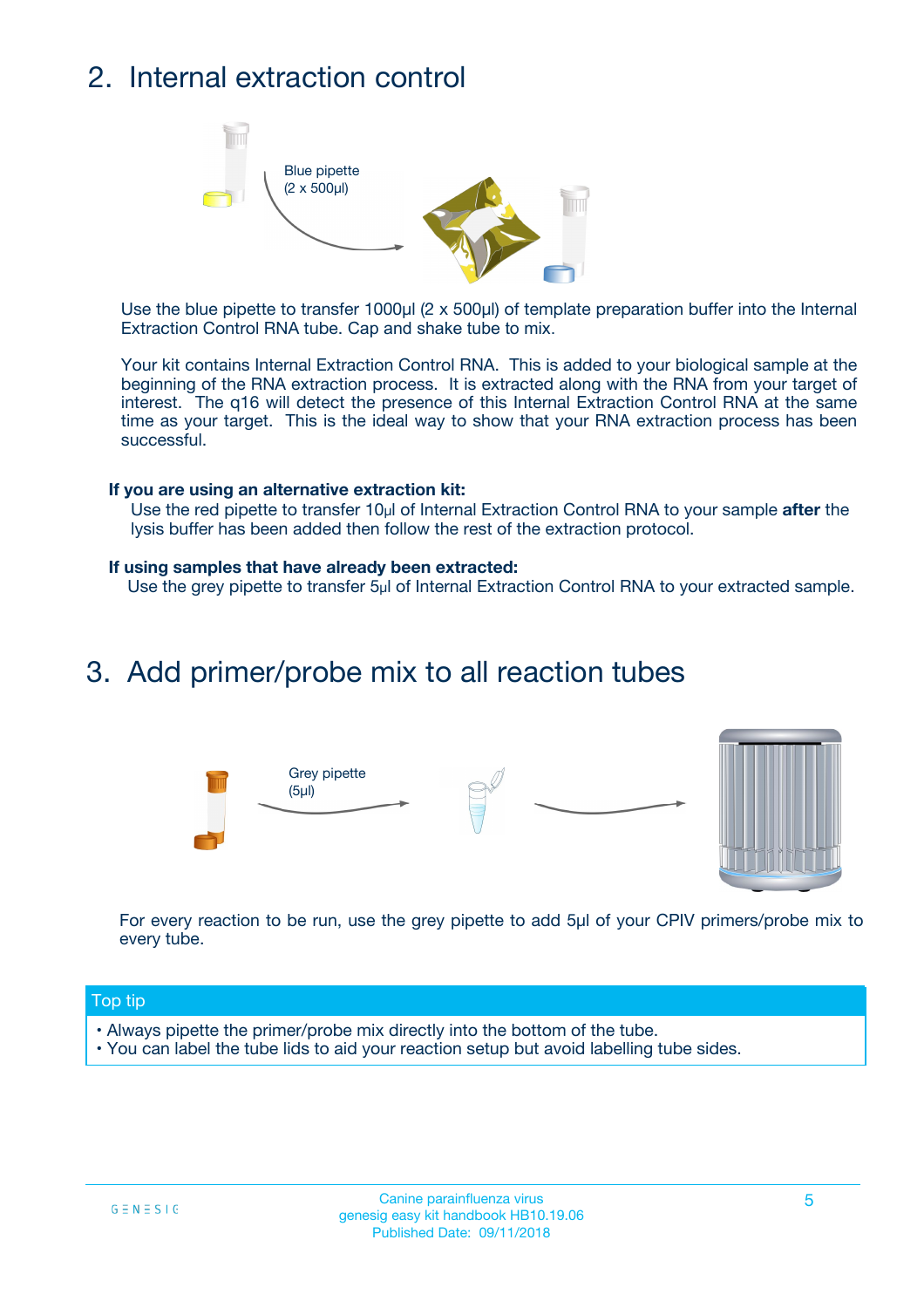# 4. Add Master Mix to all reaction tubes



For every reaction to be run, use the red pipette to add 10µl of the oasig OneStep Master Mix to the tubes containing primer/probe mix.

Move swiftly to begin your q16 run, as any delay after the oasig OneStep Master Mix has been added can effect the sensitivity of your test.

#### Top tip

**•** Always add the oasig OneStep Master Mix to the side of the tube to reduce the introduction of bubbles.

### 5. Negative control



For each test you will require a negative control. Instead of RNA water is used. This sample should typically prove negative thus proving that all of your positive samples really are positive.

To create a negative control reaction simply use the grey pipette to add 5µl of the water to the required reaction tubes. Close these tubes after adding the water.

Because some genesig kit targets are common in the environment you may occasionally see a "late" signal in the negative control. The q16 software will take this into account accordingly.

#### Top tip

**•** Always add the water to the side of the tube to reduce the introduction of bubbles.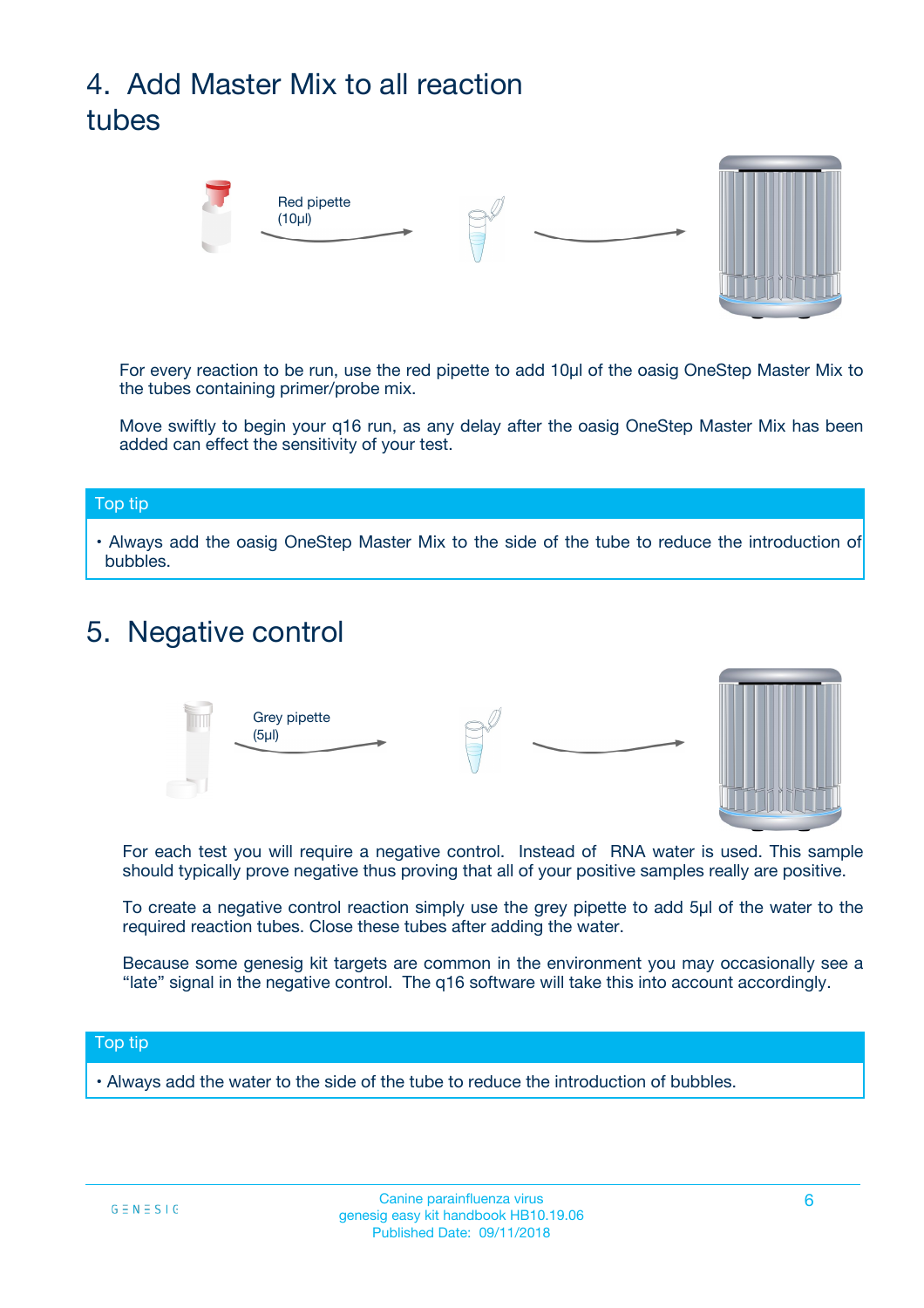## 6. Set up a test





For each sample you wish to analyse, use the grey pipette to add 5µl of your RNA sample to the required reaction tubes. Close these tubes after adding the sample. Always change pipette tips between samples.

#### Top tip

**•** Always add the RNA sample to the side of the tube to reduce the introduction of bubbles.

## 7. Positive control



Use the blue pipette to transfer 500µl of template preparation buffer into the positive control template tube. Cap and shake tube to mix.

Each time you run a test you will require a positive control. This is a small portion of RNA from your target of interest. It serves two purposes:

1. It will always test positive so it shows that everything is working as it should be.

2. The q16 software knows how much RNA is present in the positive control. So it can automatically compare your sample of interest with the positive control to calculate the amount of target RNA in your sample.

To create a positive control reaction simply use 5µl of the positive control instead of your RNA sample.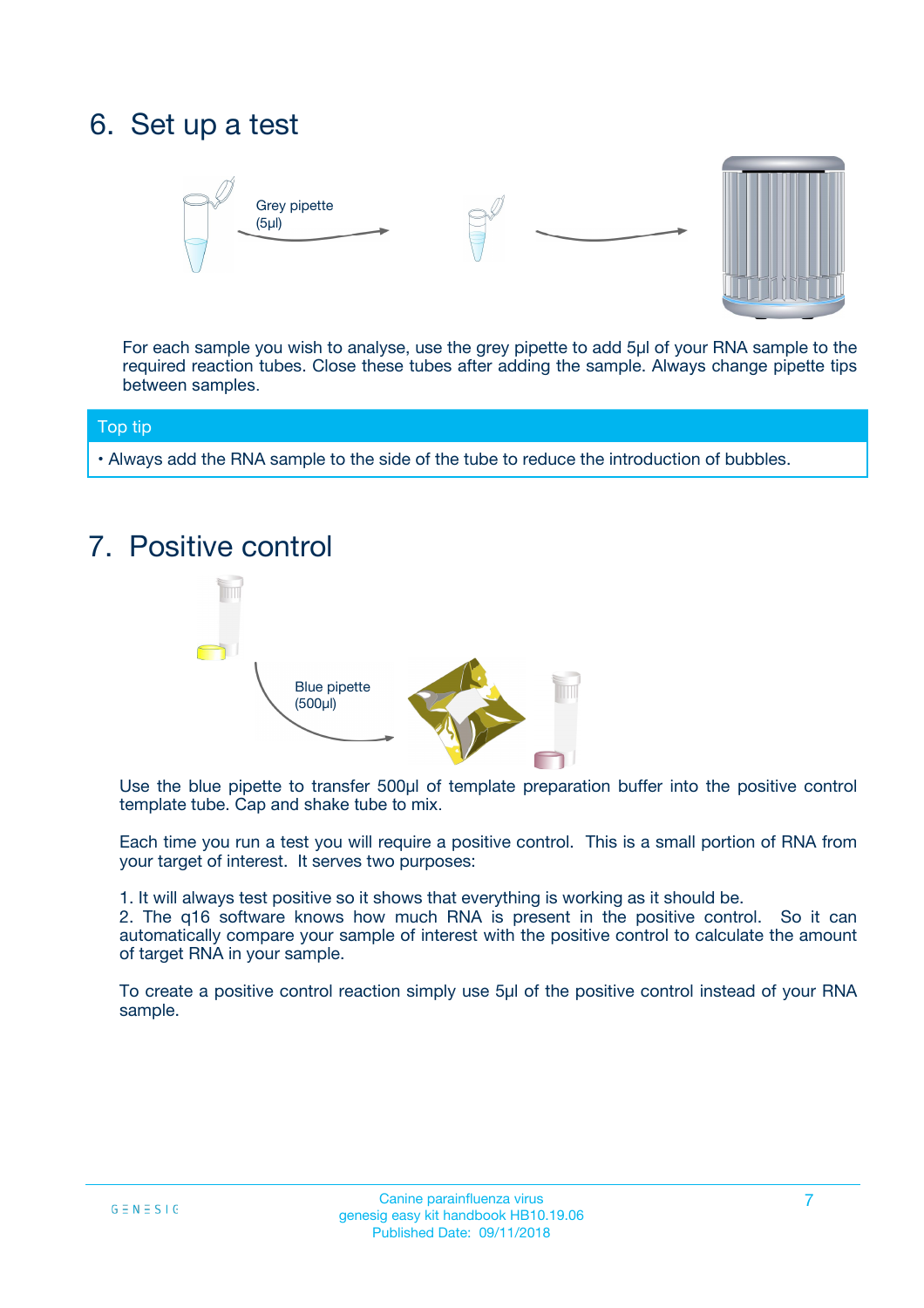



Take great care when setting up your positive control. The positive control template has the potential to give you a false positive signal in your other samples. Set positive controls up last after all other sample tubes are closed. Always change pipette tips between samples. You may even choose to set up positive controls in a separate room.

#### Top tip

**•** Always add the positive control template to the side of the tube to reduce the introduction of bubbles.

### 8. Running the test

Place the tubes into the correct positions in your q16 as defined by the software, this may include positioning of empty tubes to ensure that the q16 lid is balanced. The run can then be started.

|                      | genesig q16 PCR software - 1.2                                                          |                                  | $\Box$                                                                       |
|----------------------|-----------------------------------------------------------------------------------------|----------------------------------|------------------------------------------------------------------------------|
|                      | $N$ ew<br><b>Open Experiments:</b><br>Unsaved (New Experiment 2<br>$\blacktriangledown$ | <b>E</b> Open<br>Save<br>Save As | $G \equiv N \equiv S \mid G$<br><b>C</b> Close<br><b>&amp; Configuration</b> |
| <b>Stages:</b>       | Setup<br><b>Results</b>                                                                 |                                  |                                                                              |
| <b>Notes</b>         |                                                                                         | <b>Samples</b>                   | <b>Tests</b>                                                                 |
|                      | <b>Name and Details</b>                                                                 | Color<br>Note<br>Name            | Color<br>Note<br>Name                                                        |
|                      | New Experiment 2017-10-26 11:06                                                         | Sample 1                         | على<br>4<br>Test 1                                                           |
|                      | Kit type: genesig® Easy Target Detection kit                                            | Sample 2                         |                                                                              |
|                      | Instrument Id.:                                                                         | Sample 3                         | $\equiv$<br>$\equiv$                                                         |
|                      | <b>Run Completion Time:</b>                                                             | Sample 4                         |                                                                              |
| <b>Notes</b>         | $\blacktriangle$                                                                        | Sample 5                         | 企<br>40                                                                      |
|                      | $\overline{\mathbf{v}}$                                                                 |                                  | ÷<br>⊕                                                                       |
| <b>Well Contents</b> |                                                                                         |                                  | Run                                                                          |
| Pos.                 | Test                                                                                    | Sample                           | <b>Run Status</b>                                                            |
| -1                   | Test 1                                                                                  | Negative Control                 | $\blacktriangle$                                                             |
| $\overline{2}$       | Test 1                                                                                  | Positive Control                 |                                                                              |
| 3                    | Test 1                                                                                  | Sample 1                         | Show full log                                                                |
| $\overline{4}$       | Test 1                                                                                  | Sample 2                         |                                                                              |
| 5                    | Test 1                                                                                  | Sample 3                         | <b>Run Control</b>                                                           |
| 6                    | Test 1                                                                                  | Sample 4                         |                                                                              |
| $\overline{7}$       | Test 1                                                                                  | Sample 5                         |                                                                              |
| 8                    |                                                                                         |                                  | $\triangleright$ Start Run<br>■ Abort Run                                    |
| ◡                    | <b><i>ADD FURTHER COLLANDELIA</i></b>                                                   |                                  | $\overline{\mathbf{v}}$                                                      |

#### Top tip

- Before loading tubes into the q16, check for bubbles! Flick the bottom of the tubes to remove any bubbles that may have formed during the test setup.
- Apply centrifugal force with a sharp wrist action to ensure all solution is at the bottom of the reaction tube.
- When repeating a test you can use a previous file as a template by clicking 'open' then selecting File name > Files of Type > Experiment file as template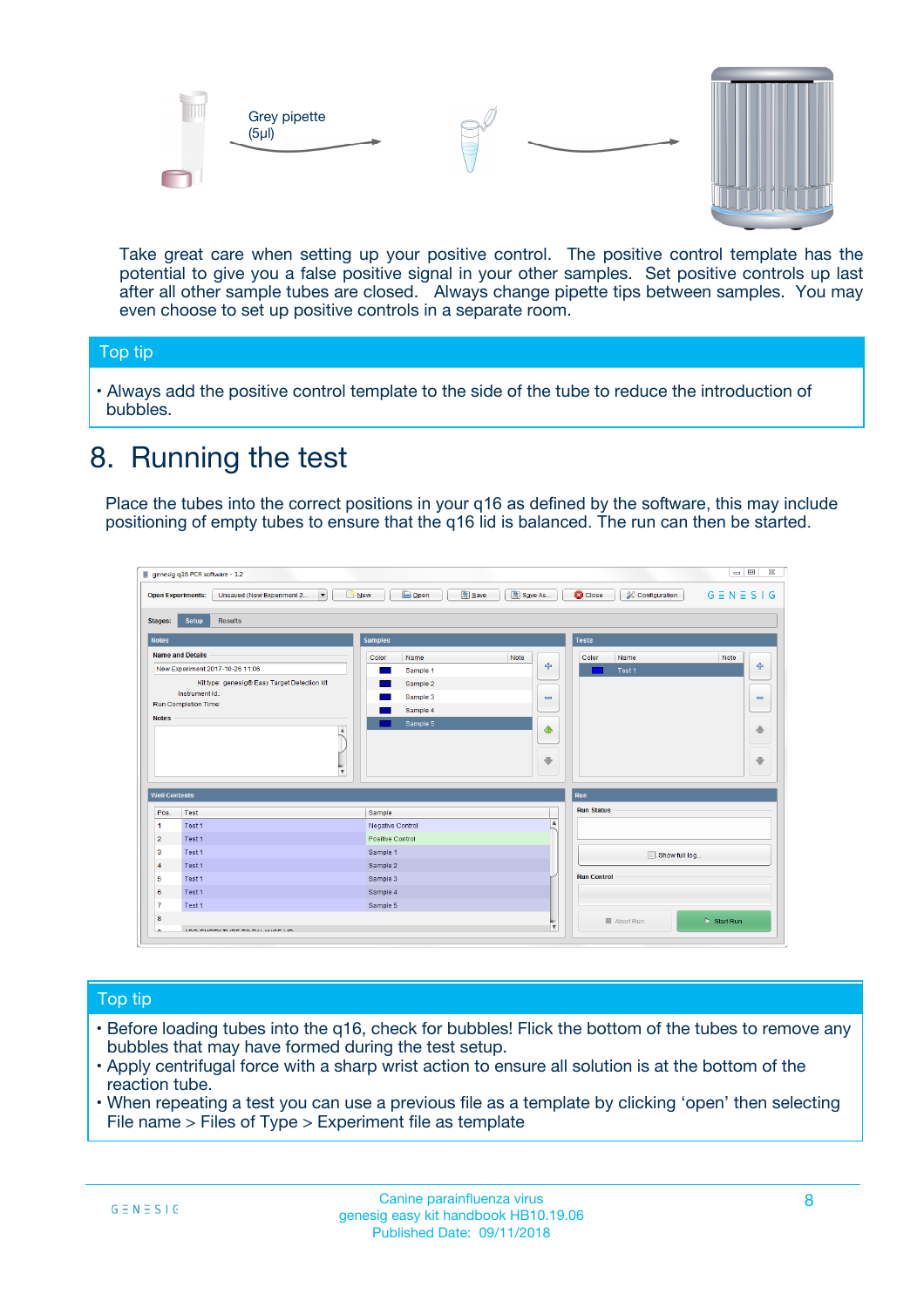### What do my results mean?

Analysis of your data is carried out automatically by the genesig q16. The following information is designed to help you fully understand a result or to troubleshoot:

### "Positive"

#### **Explanation**

Your sample has produced a positive result. Your target of interest is present and you can use the reported quantity.

### "Negative"

#### **Explanation**

Your sample has produced a negative result. The target is not present in your sample.

### "Test contaminated"

#### **Explanation**

The Negative Control should be completely free of any DNA/RNA. If you see this error message it means that at some point during the setup, the Negative Control has been contaminated with DNA/RNA and has given a positive signal. This contamination has invalidated the test. The Positive Control and your test samples are both possible sources of contaminating DNA/RNA. The genesig q16 reaction tubes from previous runs will also contain very high amounts of DNA so it is important that these are carefully disposed of after the run is completed and NEVER OPENED. It may be the case that your kits have become contaminated which will lead to the same problem occurring repeatedly.

#### **Solutions**

1. Clean your working area using a commercial DNA remover solution to ensure the area is DNA free at the start of your run and re-run the test.

2. If the problem persists then the kit has become contaminated and it will have to be discarded and replaced with a new kit. When you open the new kit, run a simple test to show that changing the kit has solved the problem. Prepare a test which includes only the Positive Control, the Negative Control and one 'mock sample'. For the 'mock sample' add water instead of any sample RNA. The result for the Negative Control and the mock sample should be negative indicating that contamination is no longer present.

#### **Preventive action**

An ideal lab set-up has a 'Clean area' where the test reagents are prepared and a 'sample area' where DNA/RNA samples and the Positive Control template are handled. The best workflow involves setting up all the test components (excluding the positive control template) in the clean area and then moving the tests to the sample area for sample and Positive Control addition. If this method is followed then the kit components are always kept away from possible sources of contamination. For extra security the Negative Control can be completely prepared and sealed in the clean area. All work areas should be decontaminated regularly with DNA remover.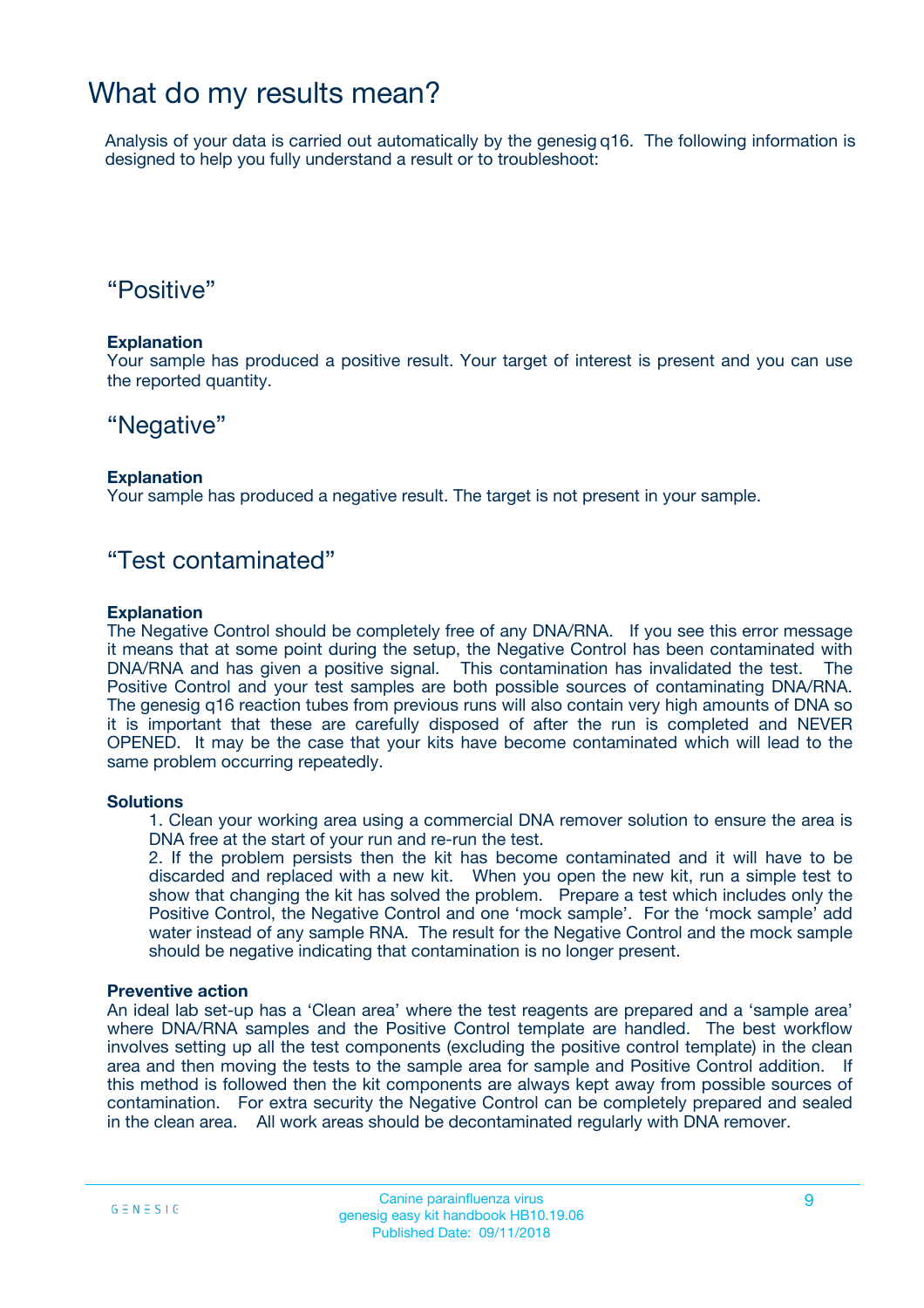### "Sample preparation failed"

#### **Explanation**

The test has failed because the quality of the sample was not high enough. The Internal Extraction Control component identifies whether the sample has been prepared correctly and is of suitable quality. This error message means that this quality control test has failed and the sample quality is not high enough for analysis.

#### **Solutions**

1. Check the sample preparation protocol for any user errors then repeat.

2. Poor quality samples can result from overloading the sample preparation protocol with too much starting material. Try reducing the amount of starting material then repeat.

3. Failing to add the Internal Extraction Control RNA to your sample during the sample preparation protocol can also lead to a reported result of "sample preparation failed". Ensure that this step has not been overlooked or forgotten. If your samples are derived from an archive store or from a process separate from your genesig Easy extraction kit; you must add 5µl of Internal Extraction Control RNA into each 0.5ml of your sample to make it suitable for use on the q16.

### "Positive result, poor quality sample"

#### **Explanation**

The test is positive so if you are only interested in obtaining a 'present or absent' answer for your sample then your result is reliable. However, the test contains an Internal Extraction Control component that identifies if the sample is of high quality. This quality control test has failed and the sample is not therefore of high enough quality to accurately calculate the exact copy number of RNA present. If you require quantitative information for your sample then proceed with the solutions below.

#### **Solutions**

1. For appropriate solutions, read the "Sample preparation failed" section of this handbook.

### "Test failed"

#### **Explanation**

The test has failed because the Positive Control has not worked. The Positive Control is present to show that all aspects of the test are working correctly together. When this control test fails, the test as a whole is invalidated. This finding indicates that a problem has occurred in the reaction set-up part of the experiment and has nothing to do with sample preparation.

#### **Solutions**

- 1. Check the entire workflow and test set-up to look for any user errors, then repeat the test e.g. have the right colour pipettes and solutions been used with the correct tubes?
- 2. Ensure the positive and negative controls are inserted into the correct wells of your q16.

3. A component of the test may have 'gone off' due to handing errors, incorrect storage or exceeding the shelf life. When you open a new kit, run a simple test to show that changing the kit has solved the problem. Prepare a test which includes only the Positive Control, the Negative Control and one 'mock sample'. For the 'mock sample' add internal control template instead of any sample RNA. If the Positive Control works, the mock sample will now be called as a negative result.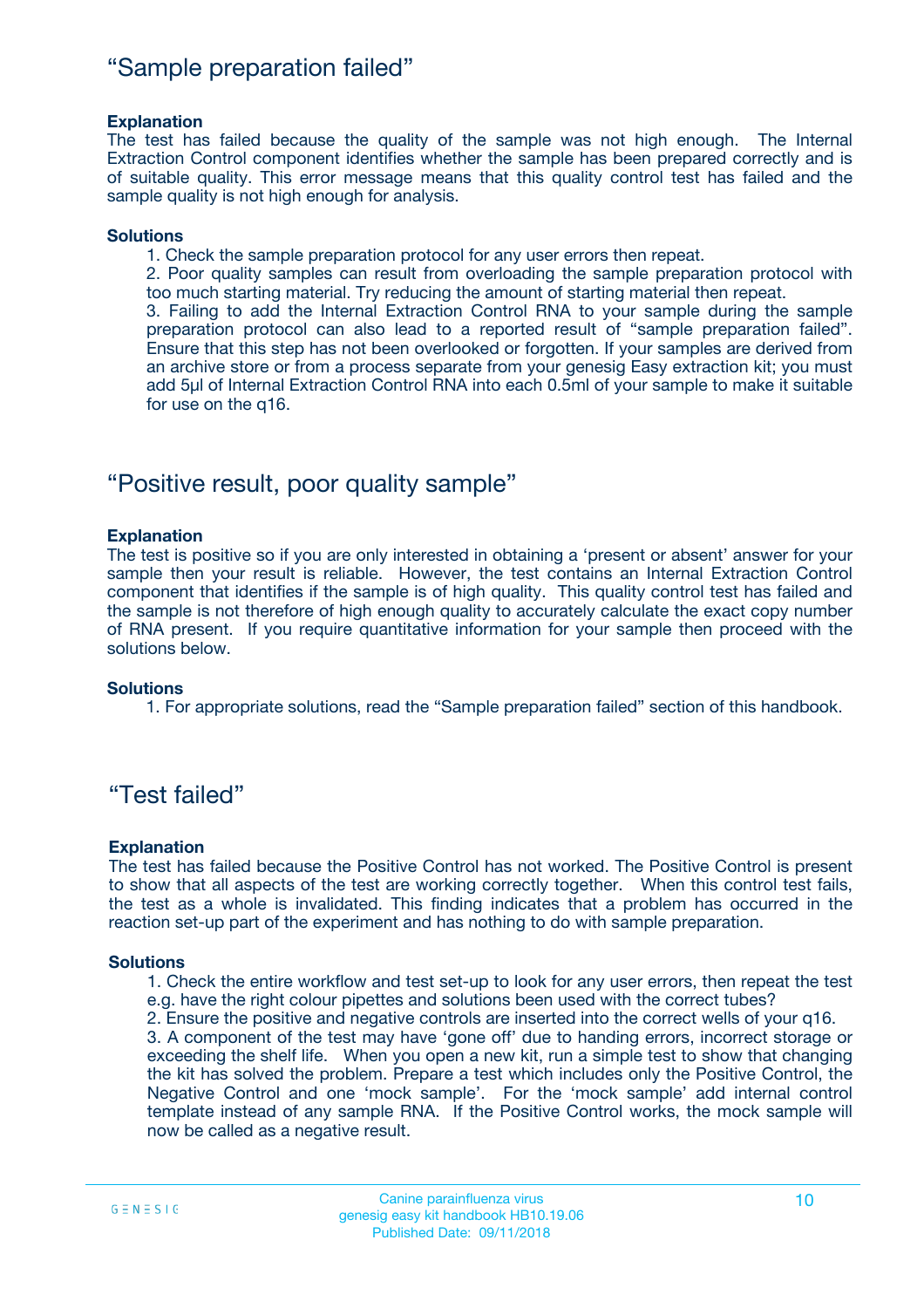### "Test failed and is contaminated"

#### **Explanation**

The Positive Control is indicating test failure, and the Negative Control is indicating test contamination. Please read the "Test Failed" and "Test contamination" sections of this technical support handbook for a further explanation.

#### **Solution**

1. For appropriate solutions, read both the "Test failed" and "Test contaminated" sections of this handbook.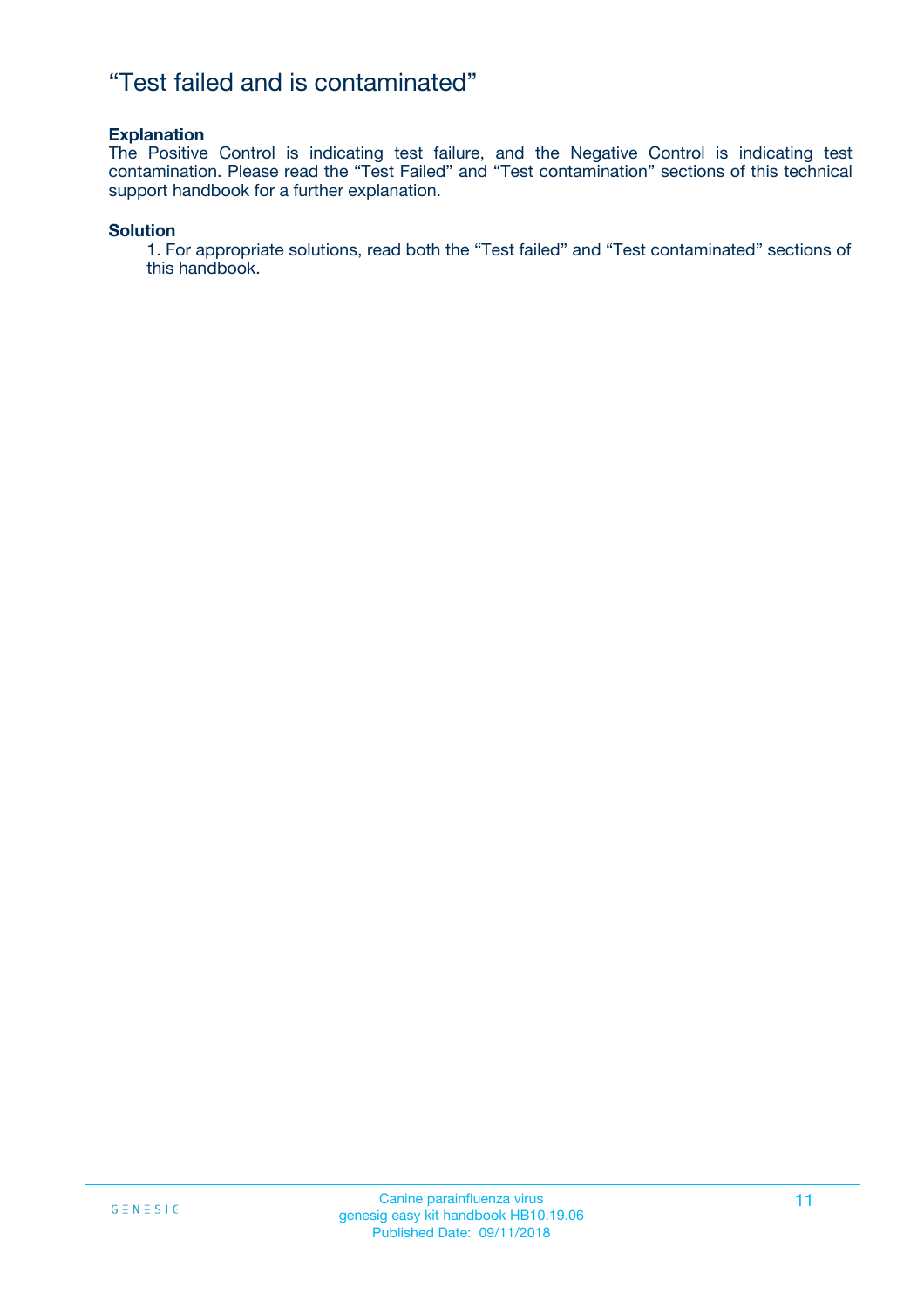## Canine parainfluenza virus

Canine Parainfluenza Virus (CPiV) is a single-stranded RNA virus of the virus family Paramyxoviridae and typically causes mild respiratory tract infections in dogs. The genome is estimated to be between 15 and 19kb in size.

The disease is highly contagious and spreads quickly among dogs that are housed together. The virus is transmitted via contact with the nasal secretions of infected dogs and aerosol transmission. CPiV infection is restricted to the upper respiratory tract. Here, it is capable of causing damage to the epithelium lining the trachea and may result in secondary infection by other pathogens, which can complicate the infection.

Dogs infected with CPiV often experience dry coughing and nasal discharge. Dogs may retch, and possibly produce mucous. A lack of energy and loss of appetite are also observed. The symptoms typically last for 10 to 21 days.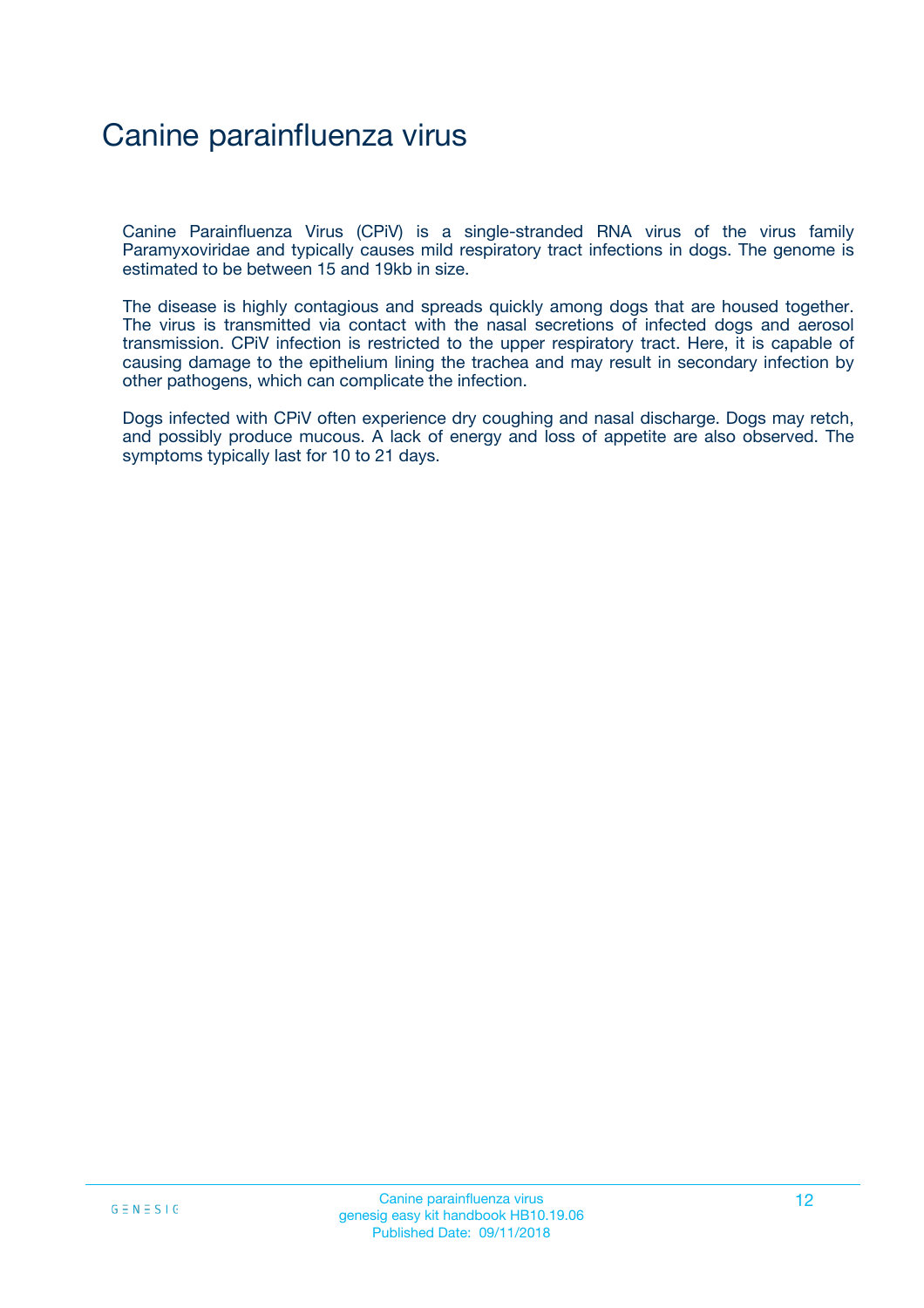## **Specificity**

The Primerdesign genesig Kit for Canine parainfluenza virus (CPIV) genomes is designed for the in vitro quantification of CPIV genomes. The kit is designed to have a broad detection profile. Specifically, the primers represent 100% homology with over 95% of the NCBI database reference sequences available at the time of design.

The dynamics of genetic variation means that new sequence information may become available after the initial design. Primerdesign periodically reviews the detection profiles of our kits and when required releases new versions.

If you require further information, or have a specific question about the detection profile of this kit then please send an e.mail to enquiry@primerdesign.co.uk and our bioinformatics team will answer your question.